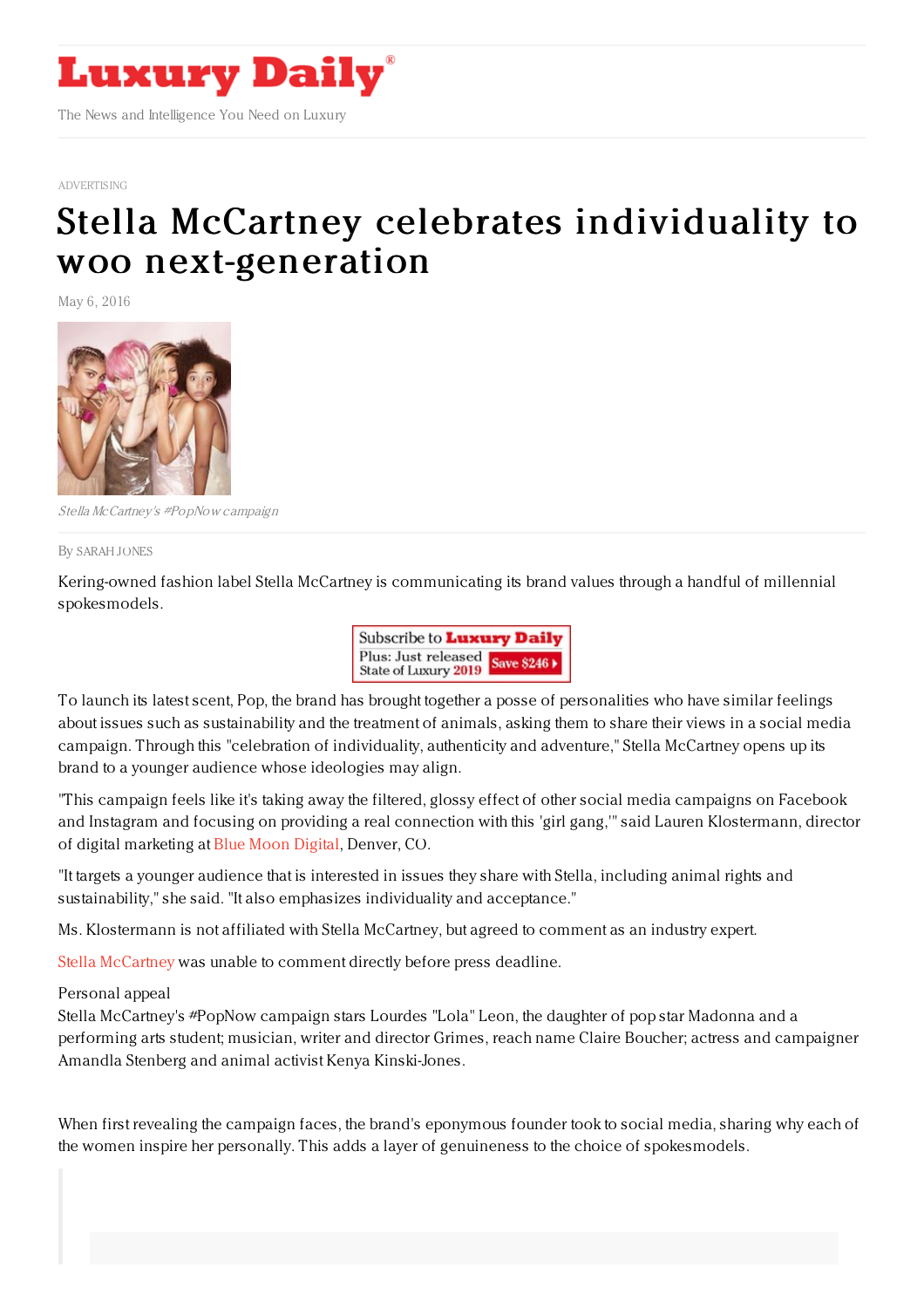Amandla [\(@AmandlaStenberg\)](https://www.instagram.com/p/BCvUa9crmPU/) is the latest force to join the POP girl gang! An ext raordinary talent and act ress, Amandla is a great young girl who has a lot to say and I love that. She's not afraid to speak her mind, which makes her an inspirational role model for girls all across the world. X Stella #POPNOW

A photo posted by Stella McCartney (@stellamccartney) on Mar 9, 2016 at 8:41am PST

Still campaign imagery shared on Instagram and across other social media channels depicts the young women in natural settings, whether playing an electric guitar sitting on a bed or palling around with each other.

Photographer Glen Luchford, who has previously worked with the brand and worked with Ms. McCartney's mother Linda Eastman, shot the still campaign.

While the brand began teasing the campaign around the time that the perfume became available in late March,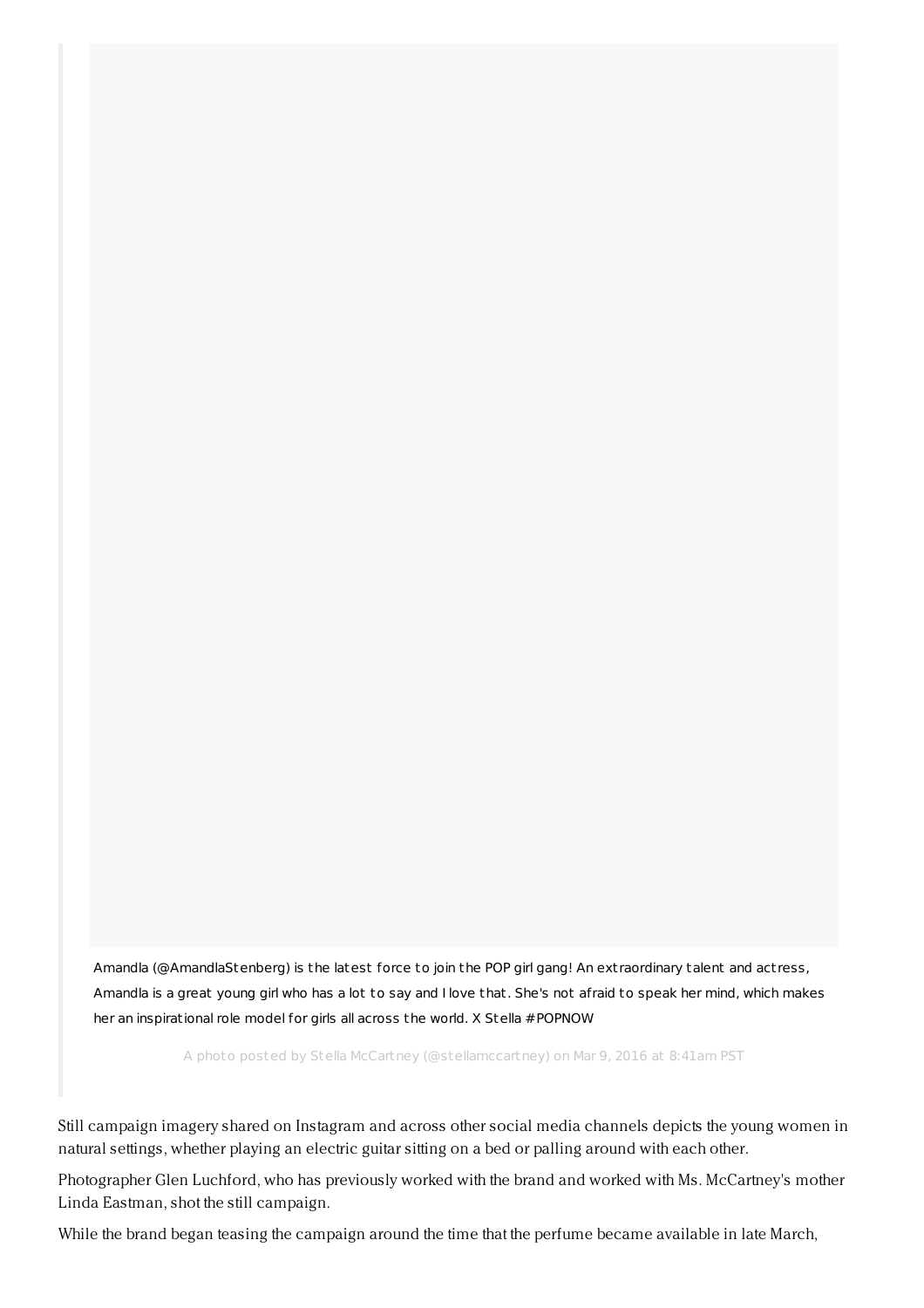additional video elements of the campaign did not roll out until a month later.

The campaign features the women in separate short social videos, as they talk about their beliefs.



Grimes for Stella McCartney

Grimes shares that sustainability is very important to her, saying that an ecological focus is what draws her to Stella McCartney as a brand. She also speaks about her friends, who are not afraid to tell her when her music is not good.

These statements are spoken in voiceover to vintage-tinged footage of the pink-haired Grimes on the California desert.

A second film released May 5 takes a closer look at Ms. Kinski-Jones' feelings on animals.

As she twirls with pink balloons or hangs with her fellow campaign faces, she talks about how Pop as a fragrance represents the idea of being in the moment and unapologetic.

The animal activist also talks about how people should be thinking of all creatures and not just themselves. This is paired with a picture of a polar bear with the words "Not tested on animals" superimposed.

## #PopNow | Kenya Kinski-Jones on Animal Rights

As a sustainably-focused business that does not use leather, having spokesmodels that reflect not just the brand image but also the ethos will help to reinforce its position. This campaign gives Stella McCartney the opportunity to reach out to younger, cause-minded consumers.

A yet-to-be-released campaign film by Melina Matsoukas follows the foursome on a road trip, a representation of their drive in their own lives. The concept centered on friendship is meant as a departure from the typical fragrance film.

"Pop is a spirit," said Stella McCartney in a statement. "It is about capturing and celebrating that very special and exciting time when you are finding yourself and coming into your own.

"It is about freedom, and starting your life away from judgments or labels," she said. "Together as one, these strong young women are a force to be reckoned with."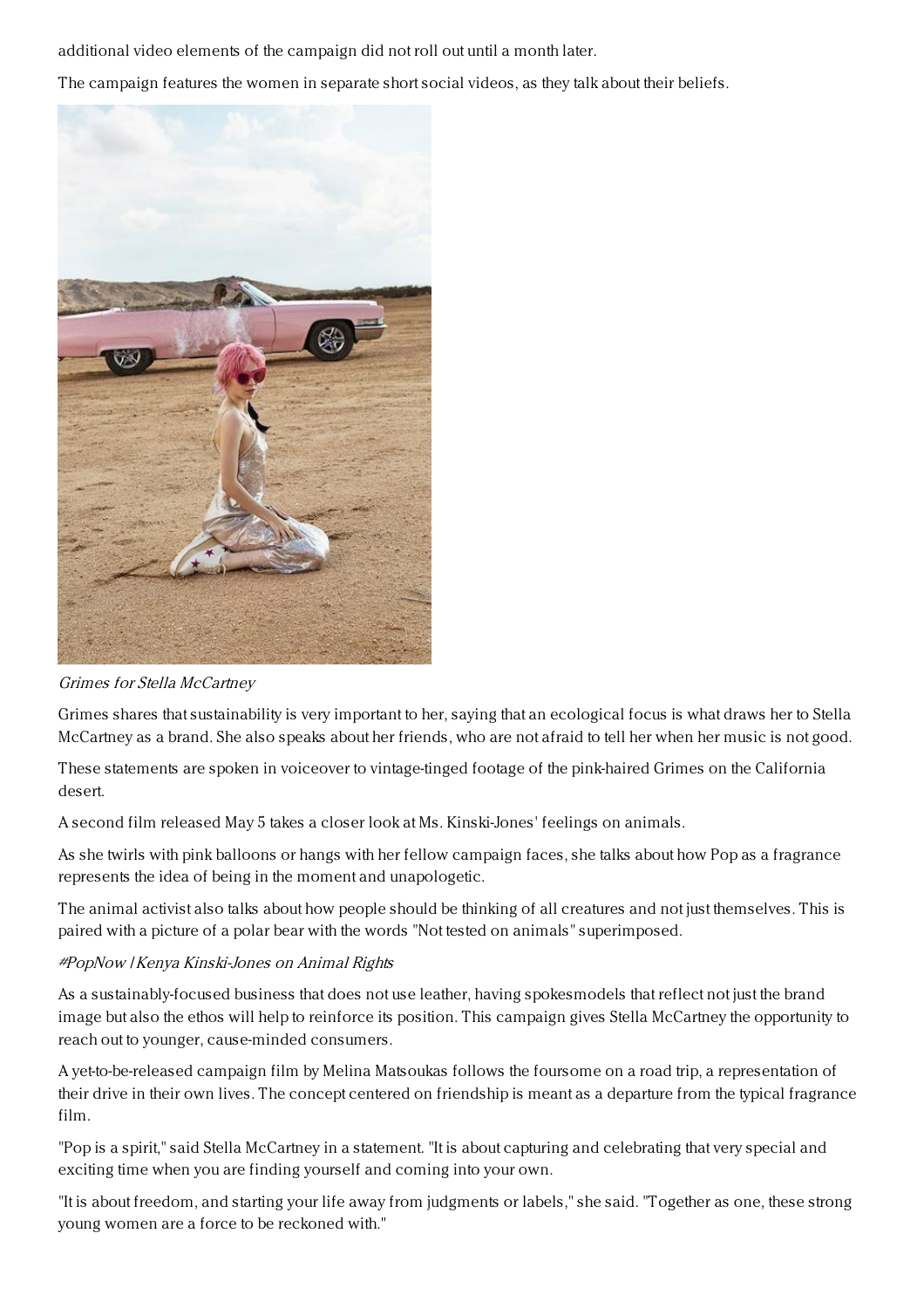Ms. McCartney believes that beauty should enhance natural beauty rather than covering it.

Pop Eau de Parfum, developed under the brand's licensing deal with Procter & Gamble Prestige, combines tuberose and sandalwood to create a vibrant, contemporary scent. The fragrance is produced using biomimicry technology, extracting oil from a blooming flower rather than processed ones, helping to save a sandalwood tree per every 2,500 bottles.

Taking the concept of flipping tradition, the bottle is an inverted version of the brand's Stella fragrance bottle, topped with the Stella McCartney coin in metallic hot pink.



Pop perfume bottle design

Continuing its commitment to the environment, Pop's packaging was made using technology that limits its ecological impact. The boxes come from sustainably managed forests and the bottles are 100 percent recycled plastic, allowing consumers to support a brand they can trust.

Ms. McCartney approaches her business with an innate sustainability mindset, which she explained to the audience at the 2014 FT Business of Luxury Summit.

From using wind power for a store to foregoing leather and PVC, Ms. McCartney considers environmental friendliness so automatically that she forgets she is doing it. This has become part of her namesake label's story, even if it is one that it does not overtly promote (see [story](https://www.luxurydaily.com/sustainability-in-luxury-fashion-should-be-a-no-brainer-stella-mccartney/)).

Accompanying the Pop perfume is an accessories collection that includes a Pop Falabella handbag in punchy colors and vegan leather, keychains, scarves and shoes.

"Stella McCartney is looking to connect with a younger, edgier audience with these spokesmodels," Ms. Klostermann said. "These girls are a down-to-earth version of other Instagram stars like Kylie Jenner.

"The Stella girl cares about specific issues and wants to use her disposable income to support causes that matter to her."

## Next generation

As millennials gain disposable income, marketers are appealing to them with focused campaigns.

Beauty marketer Este Lauder is appealing to the next generation of consumers with a collection designed specifically for a social media-savvy clientele.

The Este Edit is retailing exclusively through Sephora in the United States and Canada on March 15, with a coinciding launch campaign featuring influencers and models Kendall Jenner and Irene Kim. When developing the line, Este Lauder envisioned what its eponymous founder would do to disrupt the beauty market today, keeping heritage at the heart of this new brand extension (see [story](https://www.luxurydaily.com/estee-lauder-blends-heritage-and-modernity-for-millennial-makeup-line/)).

Consumers are split on their willingness to download luxury brand applications, but when dispersed into generations, 72 percent of millennials are inclined to download a branded app, according to a report from The